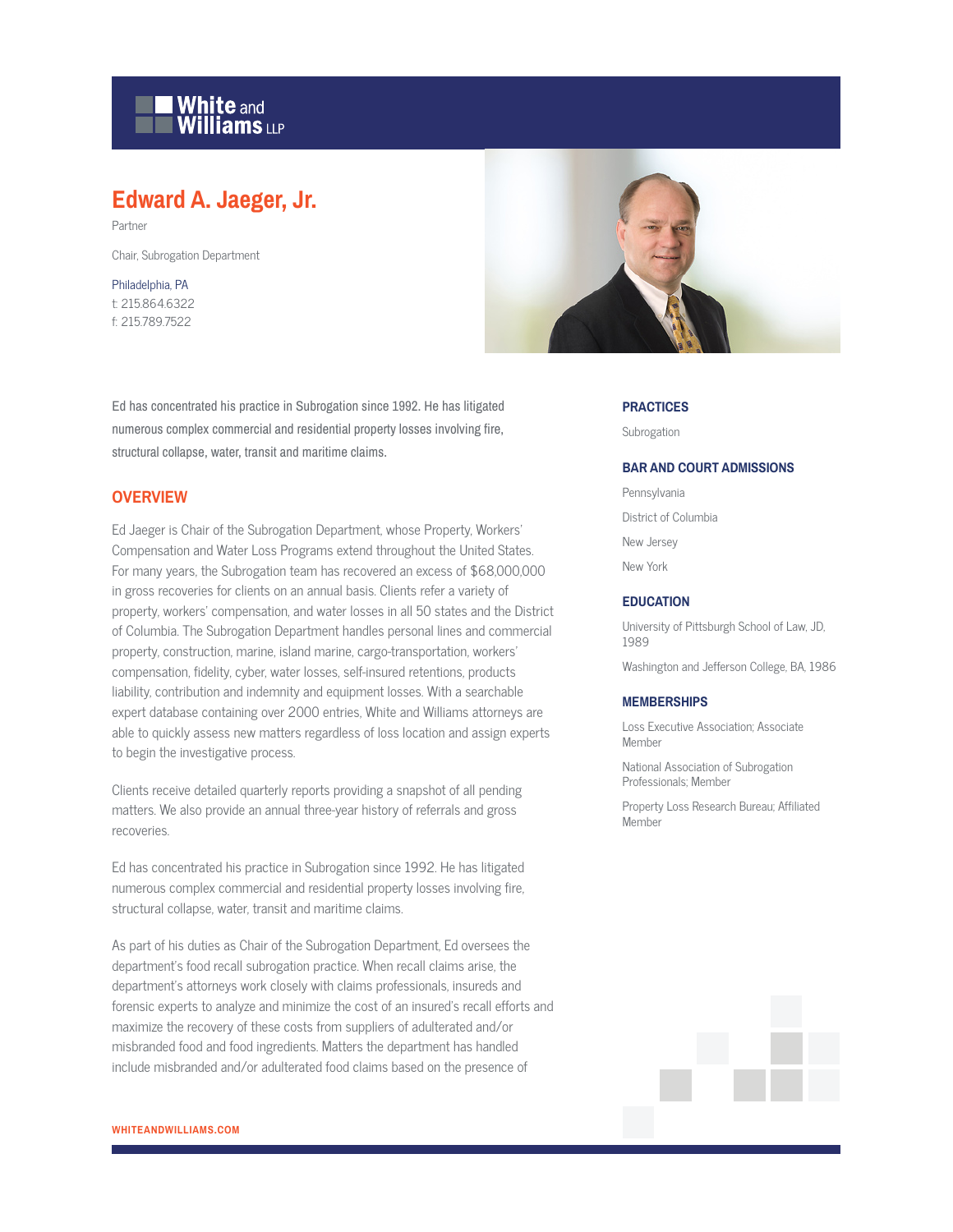

allergens, listeria and the presence of foreign objects in food intended for human consumption.

Ed is a frequent speaker at industry programs and individualized client seminars. Topics have included the production of the company file in discovery, recognizing major obstacles to subrogation recovery, apportionment of recovery between the insured and insurer, subrogating under Builder's Risk Policies, waiver of subrogation provisions, AIA contracts and the discovery of expert testimony.

Ed is licensed to practice law in Pennsylvania, New Jersey, New York and the District of Columbia, but practices throughout the country utilizing the services of local counsel under a special program with the subrogation department.

Ed successfully argued one of the few cases where the court held that an AIA document was ambiguous. The highest court in Maryland held the Waiver of Subrogation Provision in an AIA contract was ambiguous and did not preclude subrogation for a fire that occurred after substantial completion. See John L. Mattingly Construction Company, Inc. v. Hartford Underwriters Insurance Company, 415 Md. 313, 999 A2d. 1066 (2010).

# **EVENTS**

Dryer Fires, Cleaning Up On Subro National Association of Subrogation Professionals, Webinar Series, 7.25.17

The Subrogation Landscape: What's Changing Property Loss Research Bureau Regional Conference (Riverside, CA), 6.19.17

Live Burn to Learn Chester County Public Safety Training Facility (Coatesville, PA), 9.16.16

The Clock is Ticking - Don't Get Burned by Statutes of Limitations/Repose PLRB/NASP Subro Investigation for Adjusters Webinar Series, 8.16.16

Recognition of Obstacles to Subrogation in the Development of Product Liability Cases Training Seminar for Client, 5.16.16

Privilege in Subrogation and the Effective Development of Negligence and Breach of Contract Theories to Maximize Recovery Dollars Training Seminar for Client, 2.22.15

Structural Collapse and Subrogation Theories Training Seminar for Client, 2.15.15

# **PUBLICATIONS**

West Virginia Enacts "Innocent Seller" Legislation The Subrogation Strategist, 7.28.17

Tennessee's Supreme Court Holds That Intentional Misconduct is not a Necessary Prerequisite for Spoliation Sanctions The Subrogation Strategist, 3.4.16